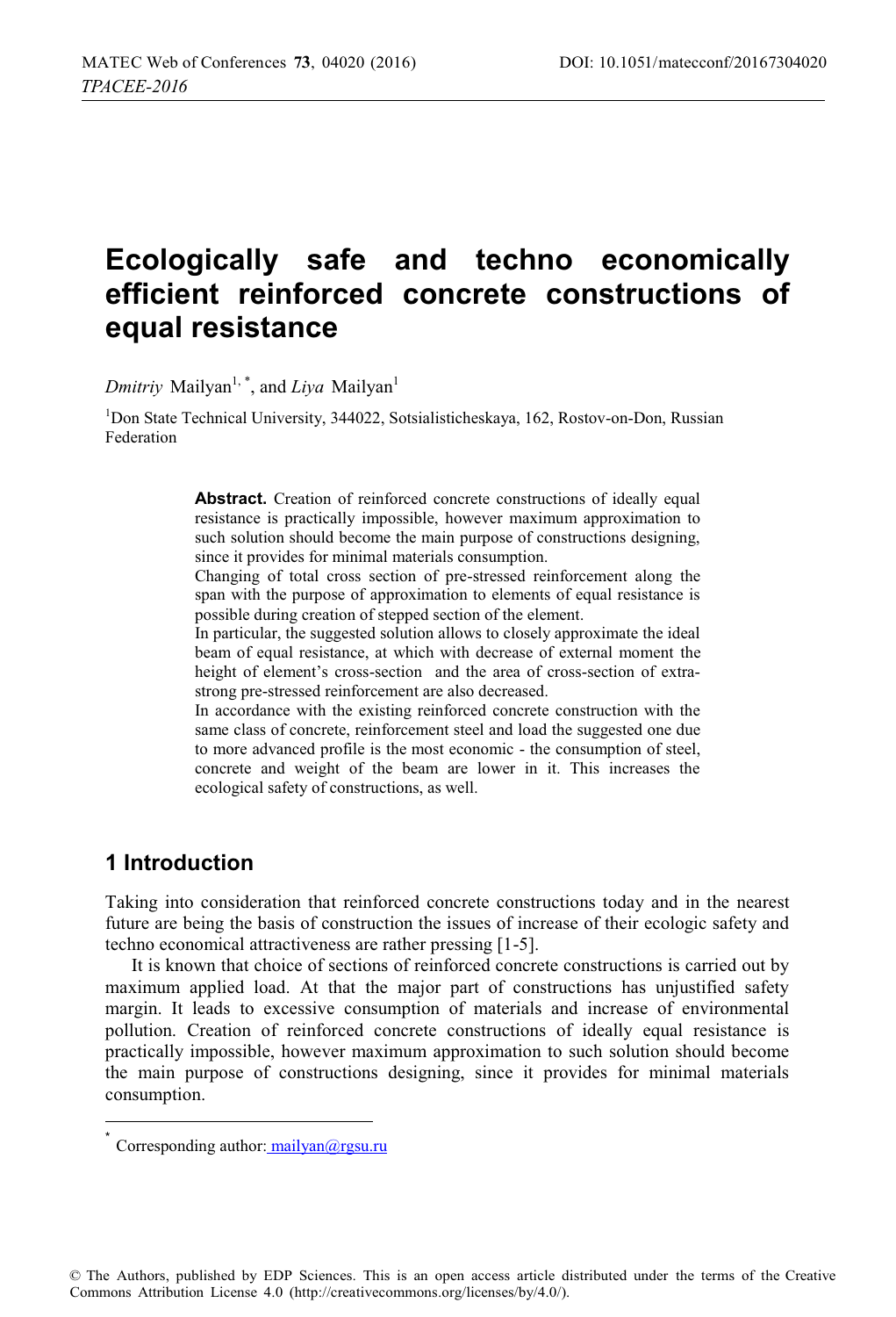One of the known ways of constrictions creation approximating the elements of equal resistance is changing of dimensions of cross sections across the element in accordance with the moment diagram from external loads. For single-span beams, as well as consoles from metal or wood, in this way almost ideal elements of equal resistance could be achieved. In reinforced concrete it is more difficult, however creation of variable section of elements in this case also leads to significant effect [1,2,3].

### **2 Literature review**

Ecologically safe and technoeconomically efficient reinforced concrete constructions of equal resistance is a very actually problem of modern building and constructions. A lot of scientists devote their scientific works to this problem. We can see the parts of this theme in the works of F. Bencardino, A. Condello; P. O. Awoyera, J.O. Akinmusuru, J.M. Ndambuki; Ch.K. Kankam, M. Adom-Asamoah; Sung-Won Yoo, Jinkyo F. Choo; Doo-Yeol Yoo, Young-Soo Yoon, N. Banthia; K. Celik, M.D. Jackson, M. Mancio, C. Meral, A.-H. Emwas, P.K. Mehta, P.J.M. Monteiro; J. Wei, C. Meyer; E. Syroka-Korol, J. Tejchman; Gritsada Sua-Iam, N. Makul; Khoa T. Nguyen, N. Ahn, Tuan A. Le, K. Lee; Jerry M. Paris, Justin G. Roessler, Christopher C; M. Aslam, P. Shafigh, Mohd ZJumaat, M.Lachemi; Hanaa K. Alwan Al-Bayati, Prabir Kr. Das, Susan L. Tighe, H.Baaj; Y. Geng, Y. Wang, J. Chen; P. Zhu, X. Qi Mao, W. Qu, Z. Li, Zhongguo J. Ma; T. Proske, S.Hainer, MoienRezvani, Carl-Alexander Graubne; J. Hu, K. Wang, James A. Gaunt; Se J. Choi, Soo-Hwan Kim, Su-Jin Lee, R. Won, Jong-Pil Won; I. Kovacic, V. Zoller; E. Moretti, E.Belloni, F. Agosti; F. Fedorik, M. Malaska, R. Hannila; A. Haapala; M. Maria Sesana, M.Grecchi, G. Salvalai, C. Rasica; C. Thomas, J. Setién, J.A. Polanco; M. Nematzadeh, A. Salari, J. Ghadami, M. Naghipour; Y. Xing, Q. Han, J. Xu, Qi Guo, Y. Wang, P. Li, Yu-Fei Wu; J. Yin, W. Wang, Z. Man, S. Khoo; R.R. Bhargava, S. Hasan; C. Xue, An He, H. Yong, Y. Zhou; M.V. Menshykova, O.V. Menshykov, Vita A. Mikucka, Igor A. Guz; R.K. Joki, F. Grytten, B. Hayman, B.F. Sorensen; Di-Hua Tong, Xue-Ren Wu; M. El-Zeghayar, T.H. Topper, K.A. Soudki; Doo-Ho Cho, An-Dong Shin, Nam-Su Huh, Hyun-Ik Jeon; C. Fischer, C. Schweizer, T. Seifert at their articles : Eco-friendly external strengthening system for existing reinforced concrete beams [1]; Green concrete production with ceramic wastes and laterite [2]; Strength and ductility characteristics of reinforcing steel bars milled from scrap metals [3]; Evaluation of the flexural behavior of composite beam with inverted-T steel girder and steel fiber reinforced ultra high performance concrete slab [4]; Predicting the post-cracking behavior of normal- and highstrength steel-fiber-reinforced concrete beams [5]; High-volume natural volcanic pozzolan and limestone powder as partial replacements for portland cement in self-compacting and sustainable concrete [6]; Improving degradation resistance of sisal fiber in concrete through fiber surface treatment [7]; Experimental investigations of size effect in reinforced concrete beams failing by shear [8]; Utilization of coal- and biomass-fired ash in the production of self-consolidating concrete [9]; Theoretical and experimental study on mechanical properties and flexural strength of fly ash-geopolymer concrete [10]; A review of waste products utilized as supplements to Portland cement in concrete [11]; Benefits of using blended waste coarse lightweight aggregates in structural lightweight aggregate concrete [12]; Evaluation of various treatment methods for enhancing the physical and morphological properties of coarse recycled concrete aggregate [13]; Time-dependent behaviour of steel tubular columns filled with recycled coarse aggregate concrete [14]; Investigation of using recycled powder from waste of clay bricks and cement solids in reactive powder concrete [15]; Eco-friendly concretes with reduced water and cement contents — Mix design principles and laboratory tests [16]; Recycling lead-based paint contaminated deconstructed masonry materials as aggregate for Portland cement concrete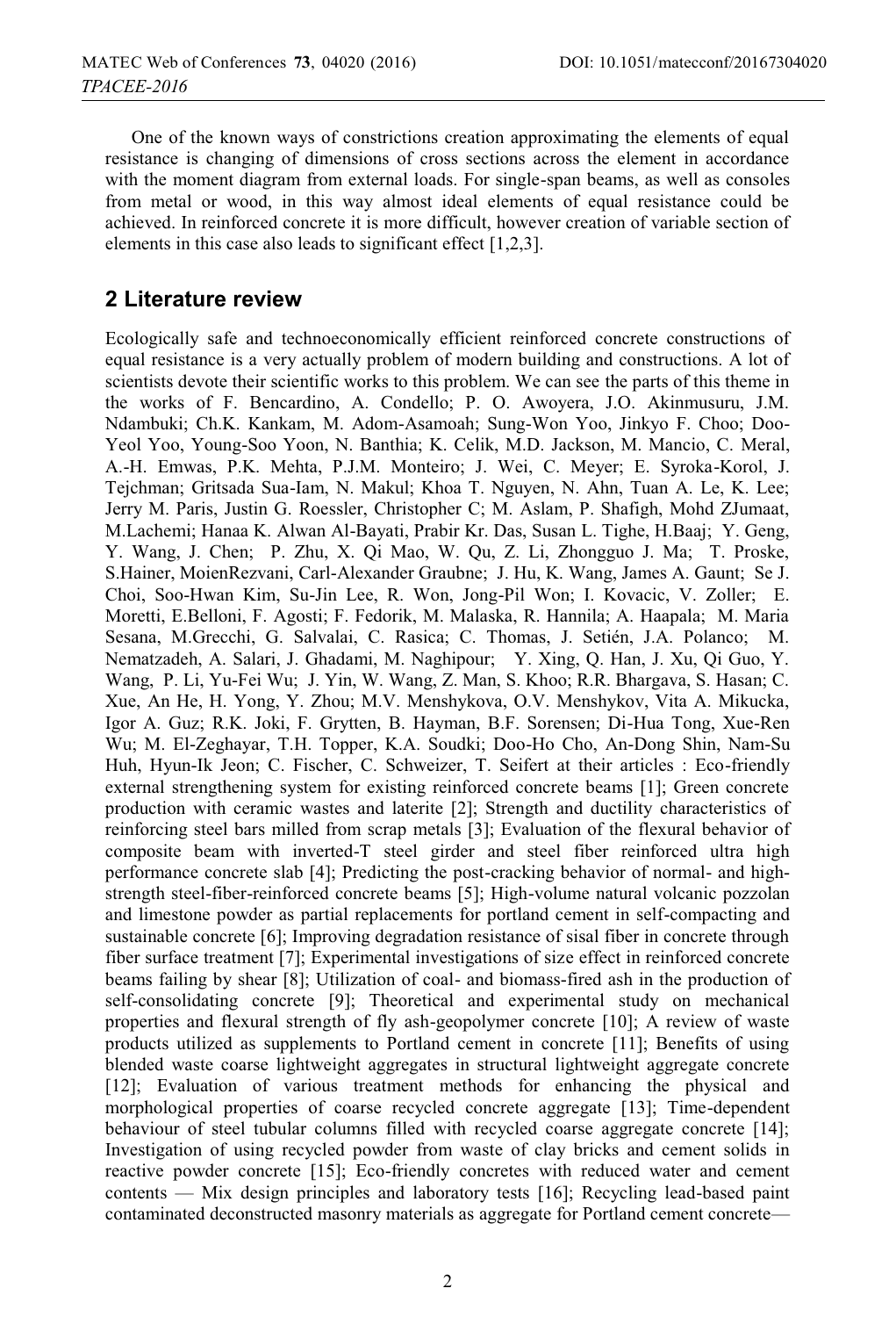A cost effective and environmental friendly approach [17]; Mix proportion of eco-friendly fireproof high-strength concrete [18]; Building life cycle optimization tools for early design phases [19]; Innovative mineral fiber insulation panels for buildings [20]; Thermal and acoustic characterization Original [21]; Improving the thermal performance of concretesandwich envelopes in relation to the moisture behaviour of building structures in boreal conditions [22]; Methodology of energy efficient building refurbishment: Application on two university campus-building case studies in Italy with engineering students [23]; Structural recycled aggregate concrete made with precast wastes [24]; Experimental and numerical study on static behavior of elastic concrete-steel composite beams [25]; High resolution analysis of opening and sliding in fatigue crack growth[26]; Stress-strain behavior of freshly compressed concrete under axial compression with a practical equation [27]; Experimental and numerical study on static behavior of elastic concrete-steel composite beams [28]; Stress–strain behavior of actively and passively confined concrete under cyclic axial load [29]; Modeling and analysis of gear tooth crack growth under variable-amplitude loading [30]; Crack-tip-opening displacement for four symmetrically situated cracks with coalesced interior yield zones [31]; Crack tip opening displacement in a linear strain hardening material [32]; Interface cracks with initial opening under harmonic loading [33]; Determination of a cohesive law for delamination modelling – Accounting for variation in crack opening and stress state across the test specimen width; Analysis of crack opening stresses for center- and edge-crack tension specimens; A model of crack opening stresses in variable amplitude loading using smooth specimen fatigue test data for three steels; Engineering estimates of crack opening displacement for non-idealized circumferential through-wall cracks in pipe [34]; A crack opening stress equation for inphase and out-of-phase thermomechanical fatigue loading [35].

### **3 Ecologically safe and techno economically efficient reinforced concrete constructions of equal resistance**

In this case the most probable solutions include reinforced concrete beams with inclined upper or lower edges, double-wedge section, with curvilinear edges, oval profile, with stepped edges, etc. In reinforced concrete elements changing of the bearing capacity of various sections could be achieved also by way of changing of longitudinal reinforcement which is carried out by creation of interruptions of parts of fixtures or changing on some parts of the class and (or) diameter of one fixture to another with connection of them by jam welding.

Changing of bearing capacity of cross sections of reinforced concrete beams across their span with mixed reinforcing when preliminary tensioning is applied not to all extra-strong fixture but to only part of it is achieved by interruptions of non-stressed parts of reinforcement.

In the beams where all longitudinal reinforcement is pre-stressed, interruptions of its part in the span in the existing solutions are not provided for, which leads to excess margin of safety and cracking resistance on weakly loaded parts of single span bending elements [4,5].

Changing of total cross section of pre-stressed reinforcement along the span with the purpose of approximation to elements of equal resistance is possible during creation of stepped section of the element.

With the purpose of significant decrease of extra-strong steel consumption, as well as concrete, a new design solution is suggested, in which the beam has a stepped profile allowing to interrupt stressed reinforcement in the span in accordance with the materials' curve. Such a solution allows to maximally approximate the beam of equal resistance.

In the solutions suggested, unlike in typical ones, combined pre-stress is taken, in which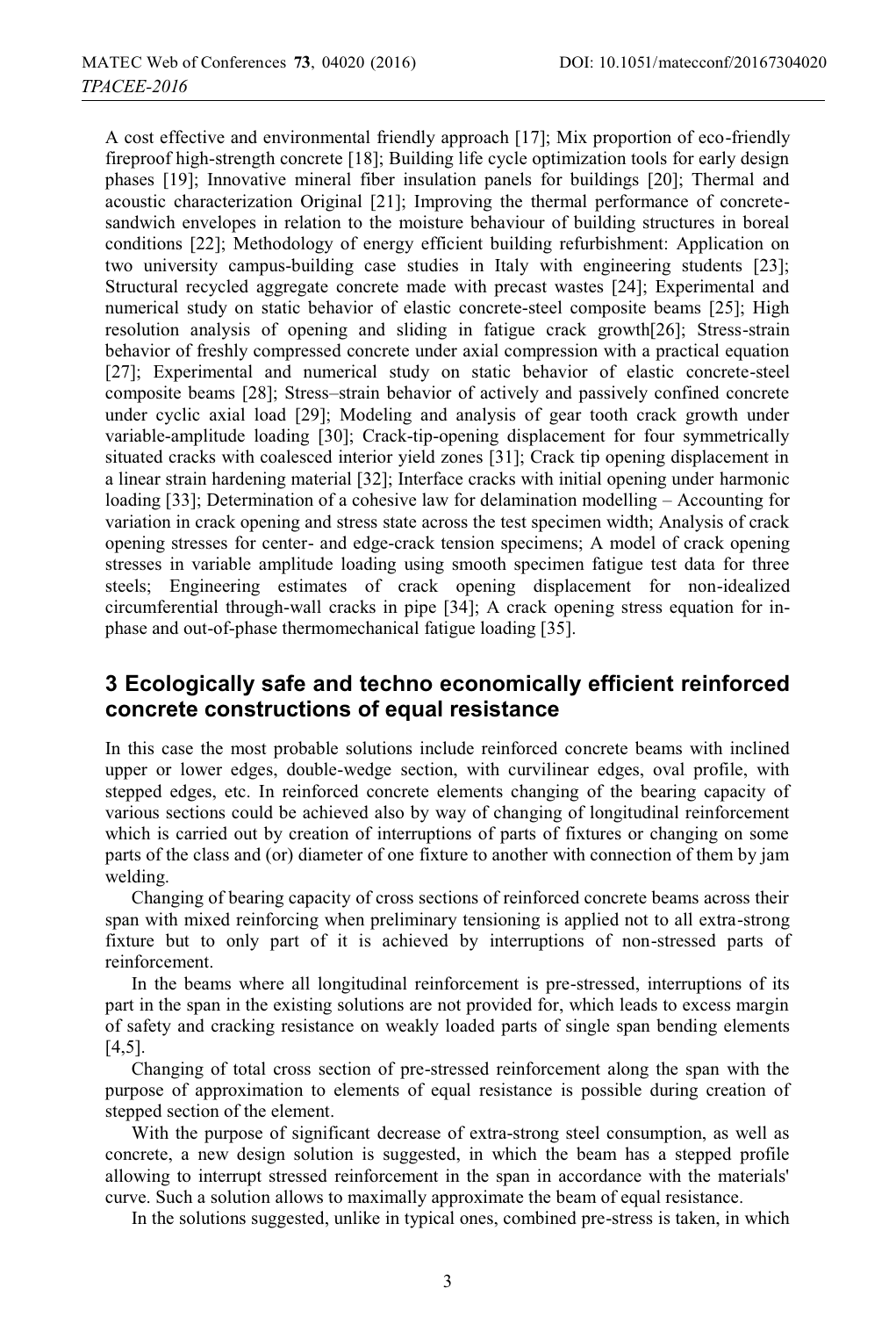extra-strong reinforcement of the stretched zone is pre-stretched, and compressed zone is pre-compressed. It allows not only to increase cracking resistance of the stretched zone, but also increase tension in the reinforcement of the compressed zone before deformation of compressed concrete to values  $R_{sc} + d\sigma'_{sp}$ .

Reinforced concrete beam has concrete steps creating stepped profile. Interrupted prestressed reinforcement is anchored in concrete steps of the beam with stepped profile. Pretension effort from the cuddy to the reinforcement is translated via inventory pull rods, and initial force is translated the same way, but through rigid inserts. Anchoring of prestressed reinforcement is carried out by collet closing mechanisms.

The beam is manufactured as usual – assembly of reinforcement cage, its installation and fastening in the form – frame, beam casting, transfer of pre-stress from the reinforcement to the concrete to reach the transfer strength by the concrete, beam stripping.

To receive certain technical and economic data of the proposed solution and compare with typical beams the latter have been re-designed in accordance with the indicated proposal. For comparison a typical pre-stressed reinforced concrete I-pile beam with parallel chords - serie 1.462.1 - 1/88. Longitudinal reinforcement of typical beam along the whole length. Main working pre-stressed reinforcement - 4Ø20, А1000 heavy-weight concrete class В30.

Evaluation of efficiency of reinforcement use could be carried out with the help of determination of coefficient, equal to ratio of the area of moments' curve from external forces to the area of the moments' curve from internal efforts (materials' curve) for the suggested beam and the typical one, equal ton= Am/Abn. In the ideal beam of equal resistance this ratio equals 1. In the actual beams it is less than 1. With its decrease the efficiency of beam materials use, in particular, of the reinforcement, is decreased.

In the typical reinforced concrete beam, as well as in other reinforced concrete beams with parallel edges and pre-stressed reinforcement, the cross-section of which along the beam is constant, the coefficient of the reinforcement use is minimal, in the reviewed beam it isn=0.58. Its value could be significantly increased with the help of interruptions of prestressed reinforcement in the span of the beams with stepped profile. The suggested beam of stepped profile with combined pre-stress with full satisfaction of all technical requirements at the same time has the best economic values.

In the beams with interruptions of longitudinal pre-stressed reinforcement in the stretched and compressed zones the coefficient of reinforcement use efficiency isn=0.8.

Consumption of longitudinal extra-strong reinforcement in the stretched and compressed zones in comparison to typical solution is decreased by 12.5%. Total consumption of longitudinal reinforcement decreases by 18 ... 21%.

Results of calculations of the typical and suggested beams with the span of 12 m, reviewed above, show that ratio of the moment accepted by the cross-section to the moment from the external load *Ms/Мon* drawing nearer from the average cross-section of the single span beam to the support in the suggested beam increases in the substantially lower degree, than in the typical one. It is related also to the ratio of cracks formation moment *Mckc* to the external moment *M.*

In particular, the suggested solution allows to closely approximate the ideal beam of equal resistance, at which with decrease of external moment the height of element's crosssection and the area of cross-section of extra-strong pre-stressed reinforcement are also decreased. In the modern construction ribbed reinforced concrete slab roofs are rather widely used. These are mainly slabs with cross-section of flat roof with webs on axial edges in which with rather big spans, as a rule, extra-strong pre-tensioned reinforcement is located. Another type of reinforced concrete slab roofs is two-console slabs of the double-T type. In the latter axial edges are located ¼ of the width of the slab from the edges of the slab. At that console corbels of flat flanges are lessening the load of span cross-sections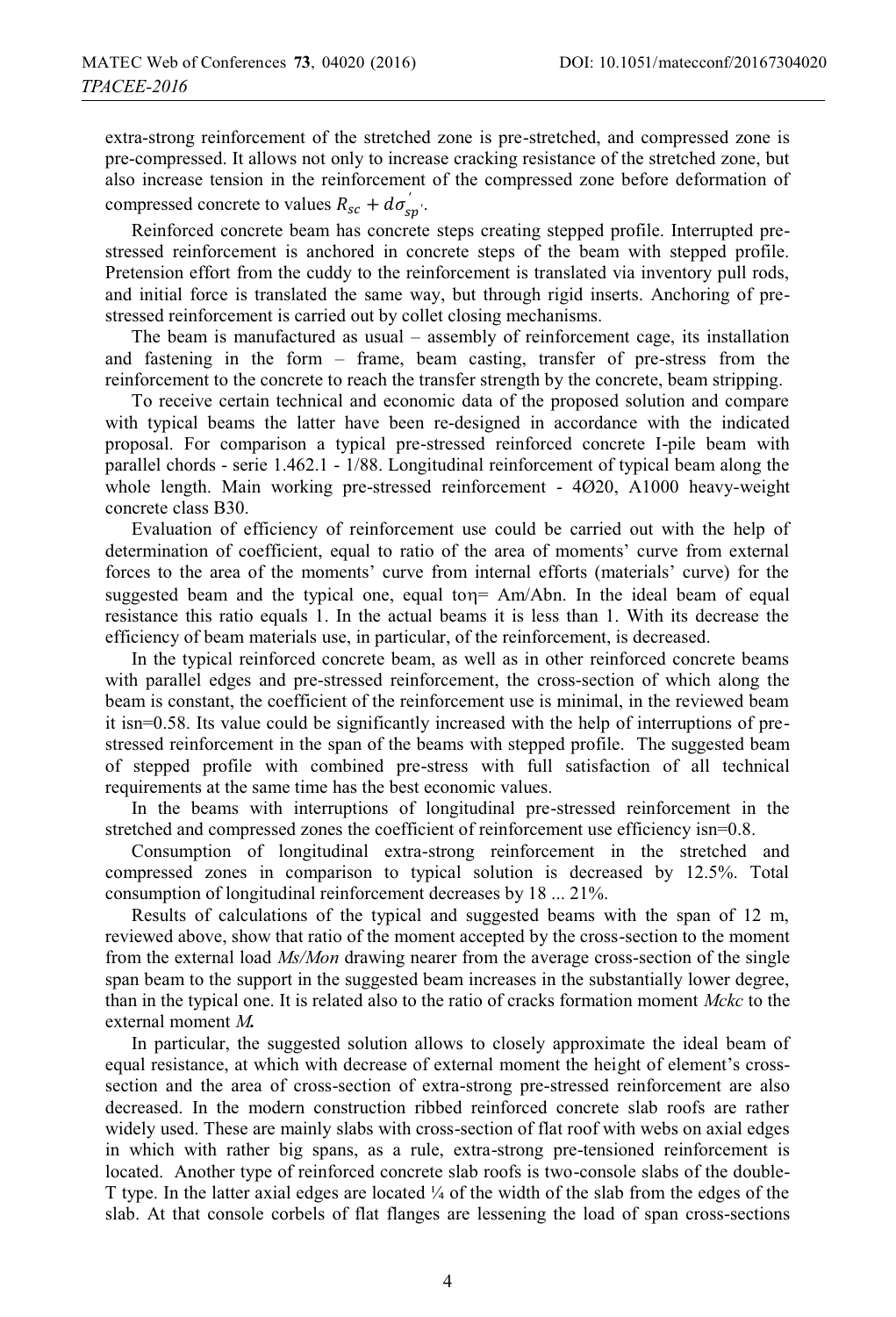which makes the reinforcement of the flange easier.

Main working longitudinal reinforcement located in the longitudinal edges at its prestressing is stretched along the whole span- from one edge to the other. Reinforcement calculated by the highest bending moment in the middle of the span, at the near-support parts of single span slabs turns out to be more necessary, and pre-stress of these parts could lead to destruction of ends and opening of cracks on the upper backs. At that excess safety margin and cracking resistance are created on these parts.

For creation of more economic slabs approximating the elements of equal resistance it is suggested to use the same principle as in pre-stressed beams. With the purpose of decreasing of consumption of the expensive deficit reinforcement it is recommended to create stepped profile of longitudinal edges of slabs, which allows to interrupt pre-stressed reinforcement in the span in accordance with the curve of internal efforts (materials' curve) and anchor it in the steps of stepped profile.

For quantitative evaluation of efficiency of the suggested solutions of reinforced concrete pre-stressed slabs a full calculation of slabs of the suggested construction on both groups of limit states taking into consideration peculiarities related to stepped profile of elements and variable pre-stress gain along the span has been carried out.

It should be noted that bowing of certain elements across the span are changed not only because of changes of values of bending moments, but also in relation to changes in the height of element's cross-section, area of reinforcement cross-section and clamping force. Sags, cracks formation moments and width of cracks opening were determined with consideration to actual characteristic of each cross-section.

With practically equal technical characteristic in the suggested solutions the economic values are higher than in the typical slab. Consumption of extra-strong reinforcement classА1000 is by8 ... 9% less, and slab weight is by 120...125 kg less than in the typical slab. Re-designing of pre-stressed two-console reinforced concrete double-T slabs with the span of 12 m with wire-rope reinforcement based on the suggested principle allowed to obtain even bigger technical-economic effect compared with traditional solution.

In the reviewed slab the existing traditional solution is that main longitudinal working reinforcement in each of two edges is pre-tensioned. In the suggested solution reinforcing and pre-stressing are assumed as the same, however, pre-stressed reinforcement of the stretched zone, unlike the existing solutions, is interrupted in the span of two cross-sections in accordance with the moments' curve. Both types of two console slabs are designed to evenly distributed load.

#### **4 Conclusions**

Comparison of technical-economic indices of double-console pre-stressed reinforced concrete traditional and suggested slabs has shown the absolute advantage of the latter. As well as in other previously reviewed types of constructions, creation of conditions approximating the elements to the construction of equal resistance substantially increases their economic efficiency. In this case the economy of extra-strong reinforcement by 14% is achieved and substantial increase of coefficient of use of working reinforcement.

Positive factor in the suggested solution is also spreading of efforts of concrete clamping transferred to the edges of the construction. Unlike traditional solutions in the suggested one the clamping force is transferred not on the one end section, but on the ends of every part of stepped profile of the construction.

In accordance with the existing reinforced concrete construction with the same class of concrete, reinforcement steel and load the suggested one due to more advanced profile is the most economic- the consumption of steel, concrete and weight of the beam are lower in it. This increases the ecological safety of constructions, as well.

5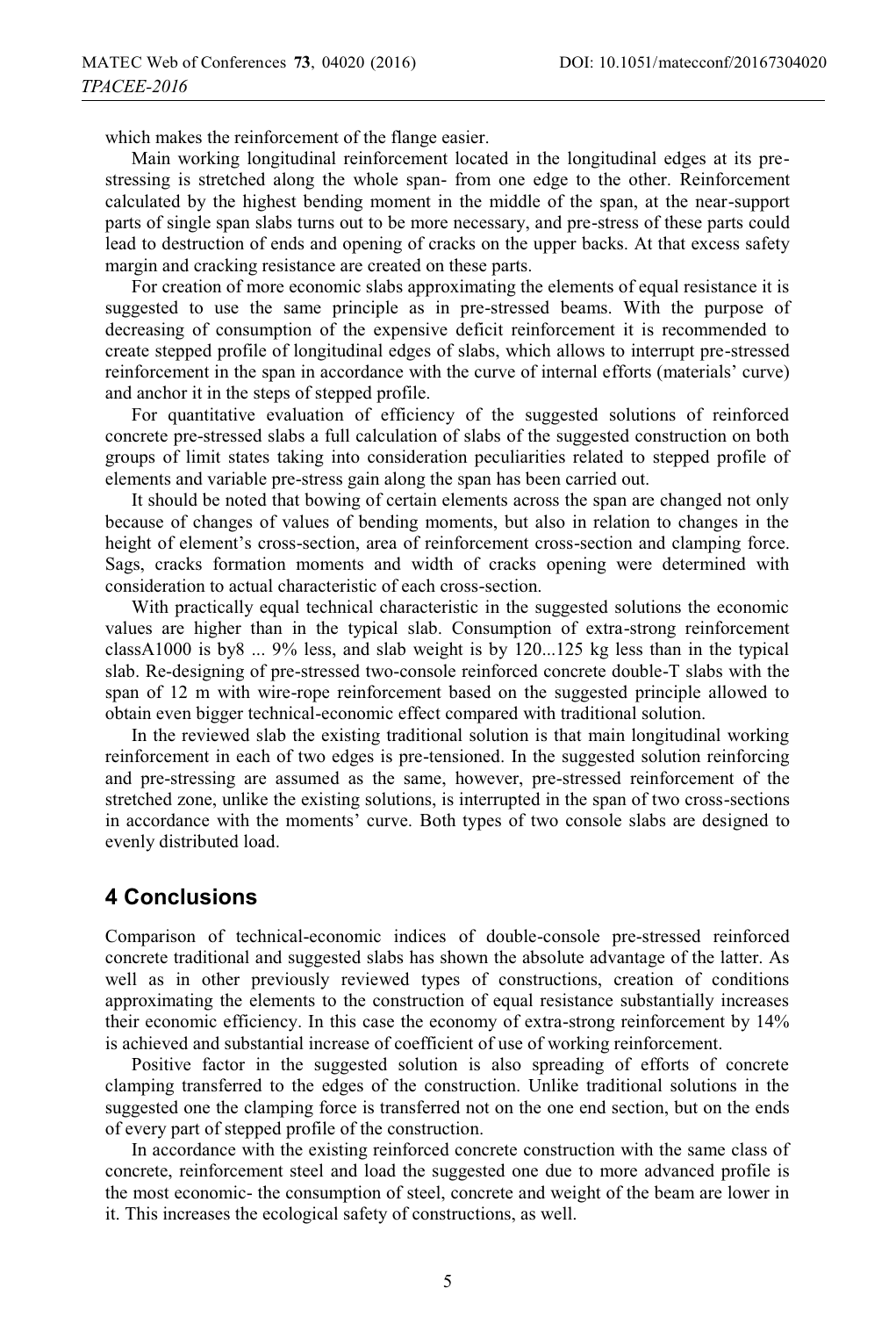#### **References**

- 1. F. Bencardino, A. Condello, Composites Part B: Engineering, **93**, 163-173 (2016)
- 2. P. O. Awoyera, J.O. Akinmusuru, J. M. Ndambuki, Construction and Building Materials, **117**, 29-36 (2016)
- 3. Ch. K. Kankam, M. Adom-Asamoah , Materials & Design, **23**, 537-545 (2002)
- 4. Sung-Won Yoo, Jinkyo F. Choo, Engineering Structures, **118**, 1-15 (2016)
- 5. Doo-Yeol Yoo, Young-Soo Yoon, N. Banthia, Construction and Building Materials, **93**, 477-485 (2015)
- 6. K. Celik, M.D. Jackson, M. Mancio, C. Meral, A.-H. Emwas, P.K. Mehta, P.J.M. Monteiro, Cement and Concrete Composites, **45**, 136-147 (2014)
- 7. J. Wei, C. Meyer, Applied Surface Science, **289**, 511-523 (2014)
- 8. E. Syroka-Korol, J. Tejchman, Engineering Structures, **58**, 63-78 (2014)
- 9. Gritsada Sua-Iam, N. Makul, Journal of Cleaner Production, **100**, 59-76 (2015)
- 10. Khoa T. Nguyen, N. Ahn, Tuan A. Le, K. Lee, Construction and Building Materials, **106**, 65-77 (2016)
- 11. Jerry M. Paris, Justin G. Roessler, Christopher C., Journal of Cleaner Production, **121**, 1-18 (2016)
- 12. M. Aslam, P. Shafigh, Mohdz Jumaat, M. Lachemi, Journal of Cleaner Production, **119**, 108-117 (2016)
- 13. Hanaa K. Alwan Al-Bayati, Prabir Kr. Das, Susan L. Tighe, H. Baaj, Construction and Building Materials, **112**, 284-298 (2016)
- 14. Y. Geng, Y. Wang, J. Chen, Journal of Constructional Steel Research, **122**, 455-468 (2016)
- 15. P. Zhu, X. Qi Mao, W. Qu, Z. Li, Zhongguo J. Ma, Construction and Building Materials, **113**, 246-254 (2016)
- 16. T. Proske, S. Hainer, M. Rezvani, Carl-Alexander Graubner, Cement and Concrete Research, **51**, 38-46 (2013)
- 17. J. Hu, K. Wang, James A. Gaunt, Conservation and Recycling, **54**, 1453-1460 (2010)
- 18. Se J. Choi, Soo-Hwan Kim, Su-Jin Lee, R. Won, Jong-Pil Won, Construction and Building Materials, **38**, 181-187 (2013)
- 19. I. Kovacic, V. Zoller, Energy, **92**, 409-419 (2015)
- 20. E. Moretti, E. Belloni, F. Applied Energy, **169**, 421-432 (2016)
- 21. F. Fedorik, M. Malaska, R. Hannila, A. Haapala, Energy and Buildings, **107**, 226-233 (2015)
- 22. M. Maria Sesana, M. Grecchi, G. Salvalai, C. Rasica, Journal of Building Engineering, **6**, 54-64 (2016)
- 23. C. Thomas, J. Setién, J.A. Polanco, Construction and Building Materials, **114**, 536-546 (2016)
- 24. M. Nematzadeh, A. Salari, J. Ghadami, M. Naghipour, Construction and Building Materials, **115**,402-423 (2016)
- 25. Y. Xing, Q. Han, J. Xu, Qi Guo, Y. Wang, Journal of Constructional Steel Research, **123**, 79-92 (2016)
- 26. P. Li, Yu-Fei Wu, Composite Structures, **149**, 369-384 (2016)
- 27. J. Yin, W. Wang, Z. Man, S. Khoo, Mechanical Systems and Signal Processing, **40**, 105-113 (2013)
- 28. R.R. Bhargava, S. Hasan, Applied Mathematical Modelling, **36**, 5741-5749 (2012)
- 29. C. Xue, An He, H. Yong, Y. Zhou, Mechanics of Materials, **66**, 21-34 (2013)
- 30. M.V. Menshykova, O.V. Menshykov, Vita A. Mikucka, Igor A. Guz, Composites Science and Technology, **72**, 1057-1063 (2012)